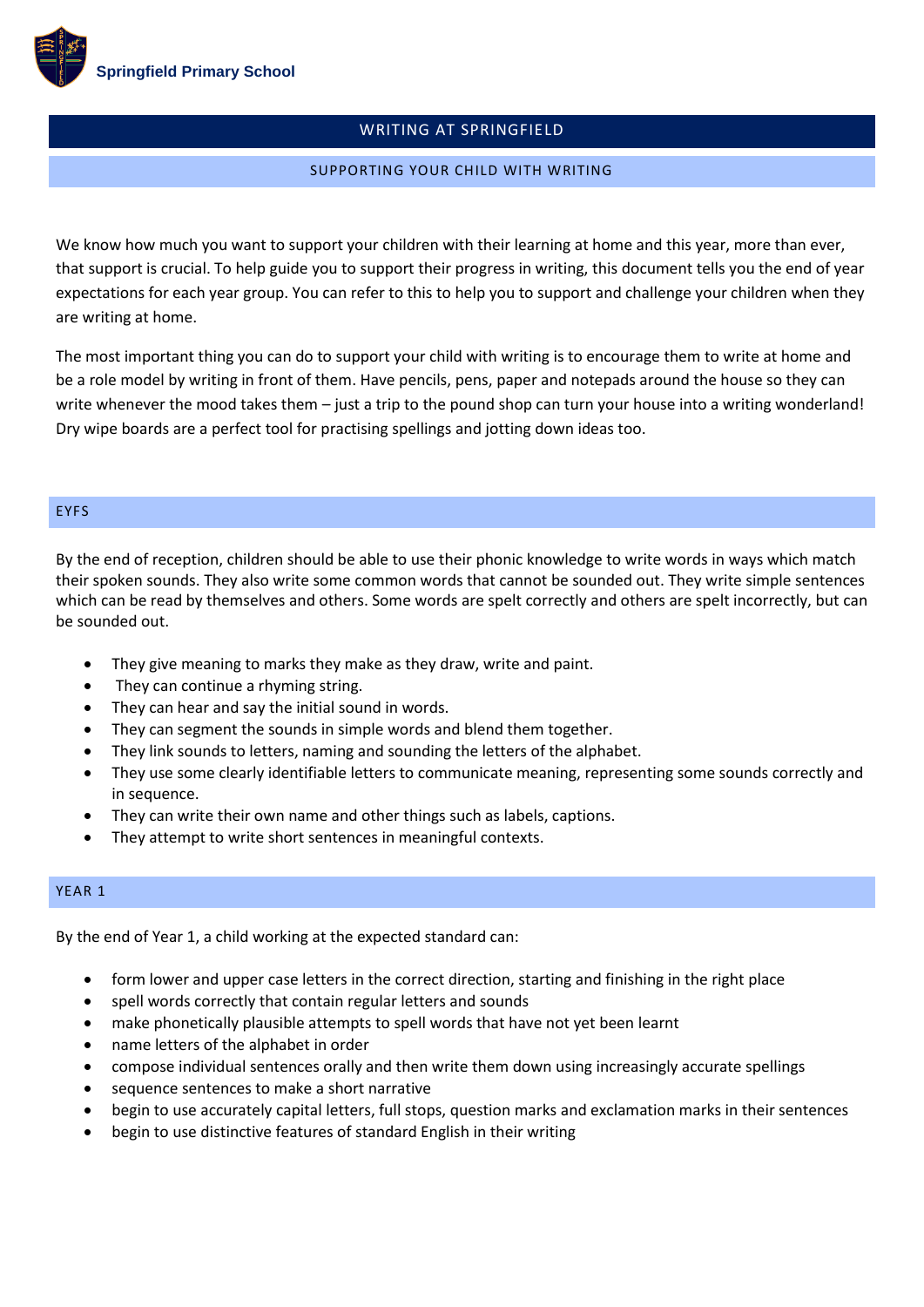

### YEAR 2

By the end of Year 2, a child working at the expected standard can:

- write capital letters, lower case letters and digits in the correct orientation
- consider what is going to be written before beginning by encapsulating what they want to say, sentence by sentence
- make simple additions, revisions and corrections to writing through proof-reading
- use connectives to create sub-ordination (e.g. when, because, if) and co-ordination (e.g. or, and, but)
- use the correct choice and consistent use of present tense and past tense throughout a written piece
- use capital letters, full stops, question marks and exclamation marks accurately to demarcate sentences
- use commas to separate items in a list
- use distinctive features of standard English in their writing

### YEAR 3

By the end of Year 3, a child working at the expected standard can:

- begin to organise sentences into paragraphs about a similar theme
- in narratives, create settings, characters and plot
- proof-read their own work for spelling and punctuation errors
- express time and place using conjunctions (e.g. after, before)
- use inverted commas to punctuate direct speech
- use headings and sub-headings to aid organisation and presentation of work
- consistently write in the appropriate tense for a piece of writing
- use joined up handwriting throughout independent writing
- spell common words correctly in their independent work
- use distinctive features of standard English in their writing, differentiating between formal and informal language

### YEAR 4

By the end of Year 4, a child working at the expected standard can:

- consistently organise sentences into paragraphs about a similar theme
- in narratives, create detailed settings, characters and plot
- independently proof-read their own work for spelling and punctuation errors
- use a range of punctuation consistently and accurately in their writing, including apostrophes
- choose appropriate pronouns or nouns within and across sentences to avoid repetition
- spell most words taught so far accurately and be able to spell words that have not been taught by using what has been learnt about how spelling works in English
- use, understand and apply a range of grammar rules in their written work
- use joined-up handwriting throughout all independent writing
- write for a range of real purposes and audiences
- think aloud to explore and collect ideas, drafting and re-reading to check the meaning is clear
- recognise some of the differences between standard English and non-standard English